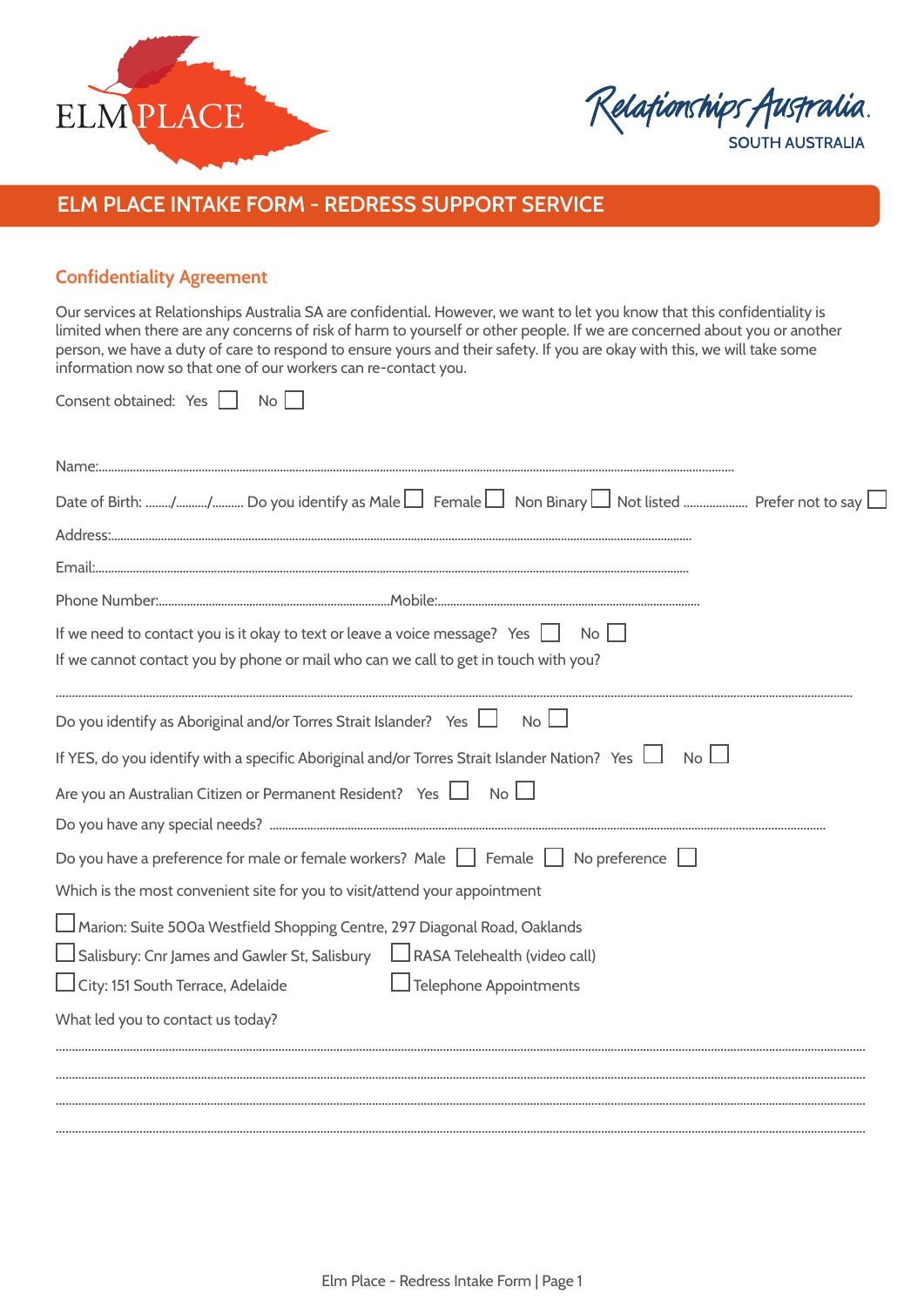| What State were you living in when the abuse occured?                                                                                      |
|--------------------------------------------------------------------------------------------------------------------------------------------|
| $\Box$ SA $\Box$ VIC $\Box$ NSW $\Box$ QLD $\Box$ TAS $\Box$ NT $\Box$ ACT $\Box$ WA $\Box$ More than one State                            |
| In what type of institution did the abuse occur?                                                                                           |
| □ Youth Detention/Secure Care □ Foster Care □ Church<br>$\Box$ Children's Home<br>$\Box$ School                                            |
| $\Box$ Mission $\Box$ Other Institution<br>$\Box$ Residential Care                                                                         |
| Approximately when did the abuse occur?                                                                                                    |
| Have you previously received any payments for the abuse as a result of a court case?                                                       |
| Have you ever been sentenced to serve 5 years or more in gaol for a single conviction?                                                     |
| Are currently incarcerated? Yes $\Box$<br>No                                                                                               |
| Who is your prison Social Worker?                                                                                                          |
| What division are you in?                                                                                                                  |
| Do you have any information relating to your sentencing and release dates? (Eg. top and bottom dates if known)                             |
| Is there anything about your culture or religion that is important for us to understand in order to help you?                              |
| if yes, provide details below<br>No<br>Yes                                                                                                 |
|                                                                                                                                            |
| Lately, do you have any major worries about how you are coping, especially your ability to keep yourself safe, and to keep<br>others safe? |
| N <sub>0</sub><br>Yes $\Box$ if yes, provide details below                                                                                 |
| Do you have any serious underlying health conditions or a terminal illness diagnosis?                                                      |
| Yes $\Box$ if yes, provide details below<br>No L                                                                                           |
|                                                                                                                                            |
| Who are your current supports?                                                                                                             |
| Assessment of any risks or safety concerns   Yes - complete screening assessment tool   No                                                 |
| Kelafionships Austr<br>Elm Place - Redress Intake Form   Page 2<br>SOUTH AUSTRALIA                                                         |